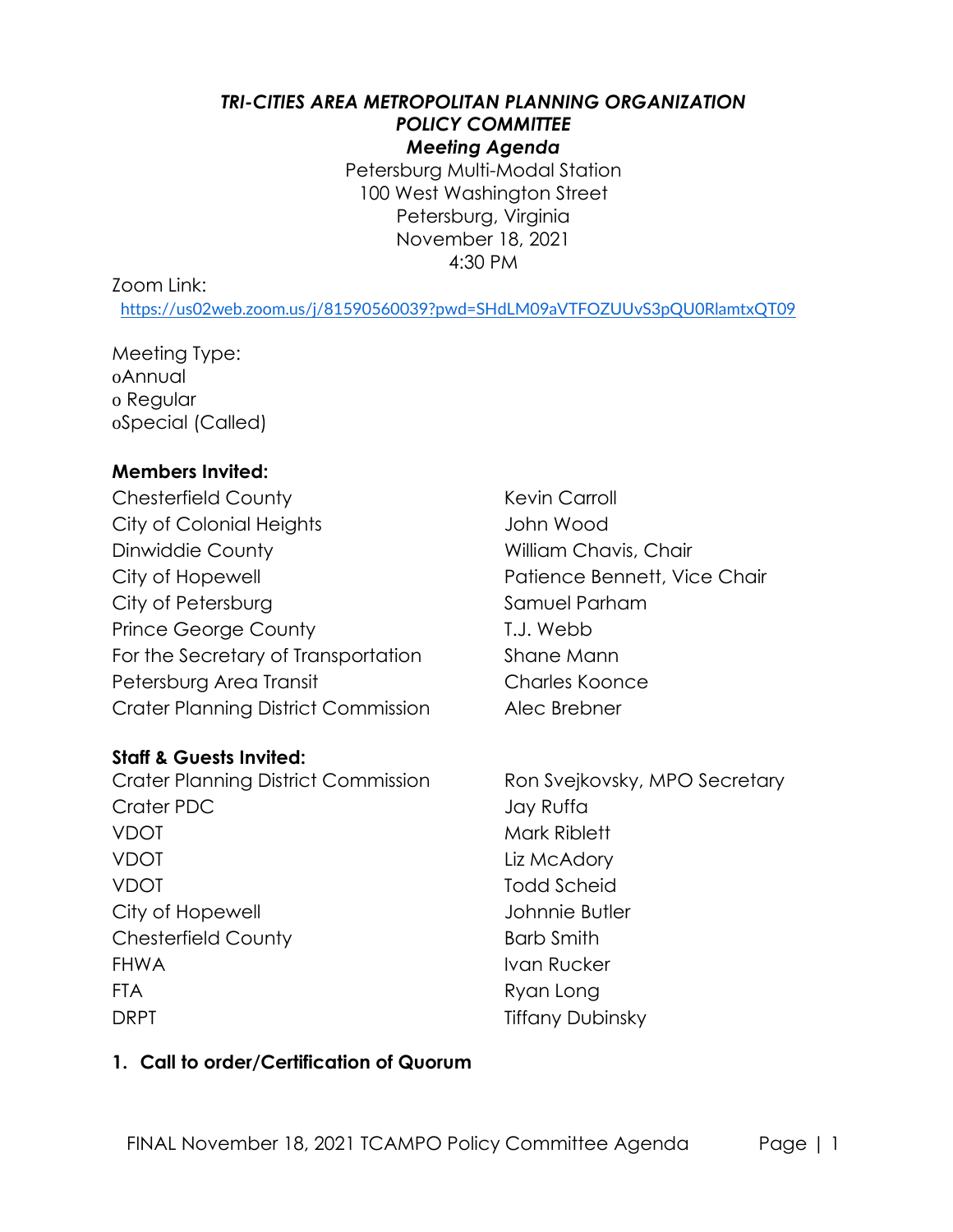**2. Welcome and Introductions**

#### **ADMINISTRATION:**

| 3. Approval of Agenda                                          | <b>Approval</b> |
|----------------------------------------------------------------|-----------------|
| 4. Approval of minutes from October 14, 2021, meeting - Att. 1 | Approval        |
| 5. Public Comment Period                                       |                 |
| 6. Chair's Report                                              |                 |

# **ACTION ITEMS:**

#### **7. MTIP Amendment for UPC 117864 -** *Attachment 2**Action*

The Tri-Cities MPO has requested an MTIP amendment to add UPC 117864 (FY22 RSTP Planning Staff Supplement) and thus make it open to charges. Attachment 2 includes the MTIP AMD sheet. UPC 117864 is a budget/program item.

*Action requested: TAC recommends the Policy Committee approve the resolution.*

## **8. Plan2045 Regionally Significant Candidates List** *Action*

Over the past few months, MPO staff has worked with the TAC/*Plan2045*  Committee to work on the Regionally significant Candidate projects list. These projects would be scored using our performance-based planning and programming system (as assisted by the GAP consultant). MPO staff also coordinated with the RRTPO staff which had been working on *ConnectRVA 2045.*

As a reminder, Regionally Significant Projects (as required by federal regulations), are not exempt from air quality conformity and include:

- Add a travel lane both ways to an arterial, freeway, or interstate
- Construct a new arterial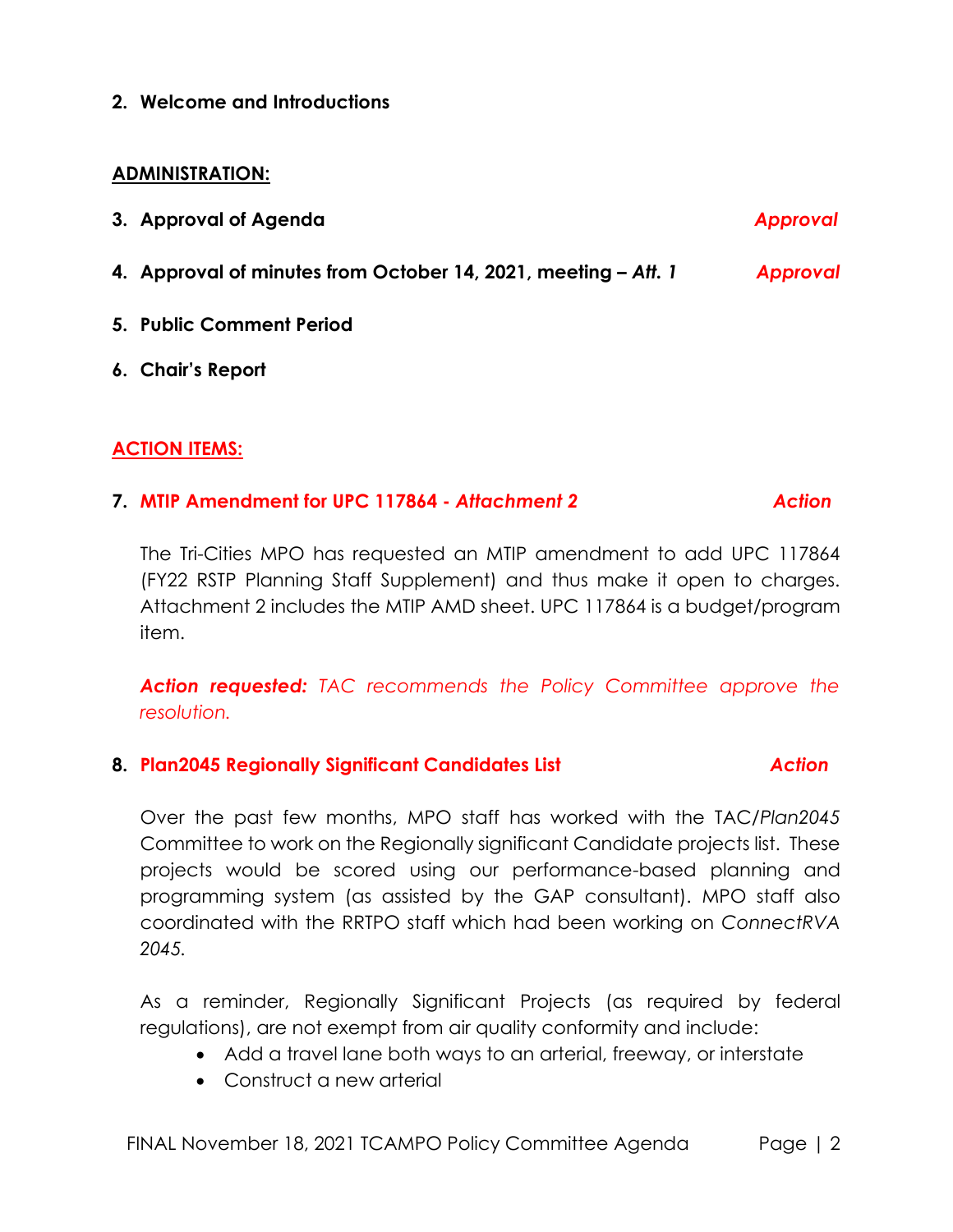- Construct a new freeway interchange
- Passenger rail projects

Please note that a technical appendix (Vision Projects; i.e, projects that are consistent with the Long-Range Transportation Plan) will include Regionally Significant projects not selected for funding in *Plan2045* (plus other projects identified in various plans, etc.) and these projects will be considered "consistent with the Long-Range Plan." At this point, almost 20 studies, plans, etc. will be used as sources for this Technical Appendix.

The Regionally Significant Candidate Projects List was developed based on the above and was reviewed for feasibility and for coordination with the RRTPO's *ConnectRVA 2045*, then was discussed and approved by the TAC/Plan2045 Committee at its October 8 meeting.

The Regionally Significant Candidates List as approved by the TAC/Plan2045 Committee has been refined to these seven Regionally Significant widening projects:

- Route 10 from I-295 to Rt 746 N. Enon Church Rd (0.90 miles) widen from 4 lanes (with median) to 6-lanes (lanes added in median)
- Route 144 (Temple Ave) from Conduit Ave. to Colonial Hts ECL (0.93 miles) - widen from 4 lanes (with median) to 6-lanes (lanes added in median)
- Route 144 from Colonial Hts. ECL to Puddledock Rd (0.78 miles) widen from 4 lanes (with median) to 6-lanes (lanes added in median)
- Route 144 from Puddledock Rd to Route 36 (1.99 miles) widen from 4 lanes (with median) to 6-lanes (lanes added in median)
- Route 620 (Wood Edge Rd) from east of the railroad to Route 1 (0.40miles) – widen from 2-lanes to 4-lanes (finish 4-lane section)
- Route 746 (N. Enon Church Rd) from Meadowville Technology Parkway to Route 10 (0.80 miles) - widen from 2-lanes to 4-lanes (finish 4-lane section)
- Cedar Level Road Southern section (0.50 miles) widen from 2-lanes to 4-lanes (finish 4-lane section)

*Note: The East-West Freeway (2 lanes) from west of Branders Bridge Road to Route 1 is a Private/Local" project and therefore would not be scored and will*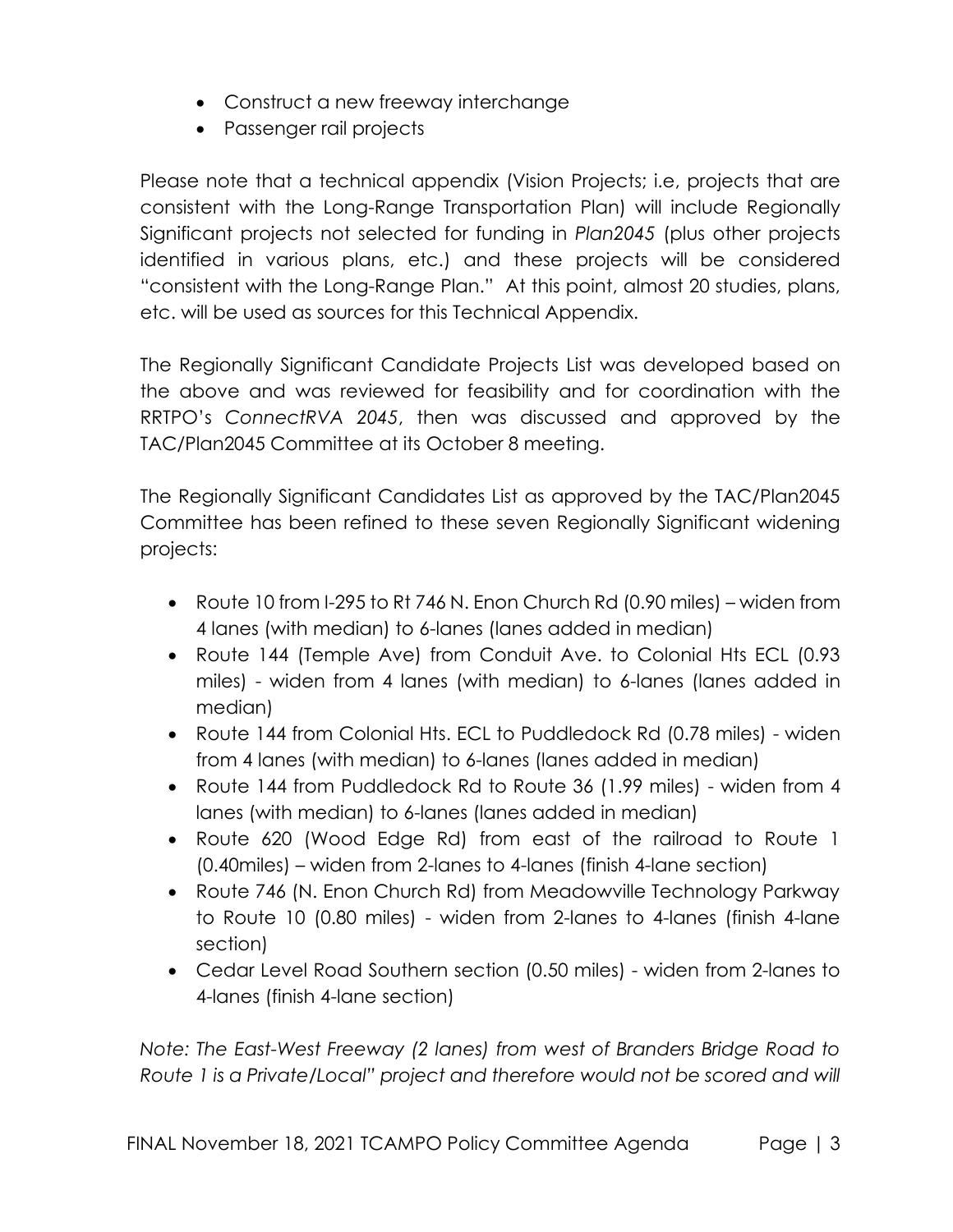*be listed as a "Private/Local Road" in the "Financially Constrained Long-Range Plan".*

The TAC/Plan2045 Committee recommends this list be used for the Plan2045 Candidates for scoring.

*Action requested*: T*he TAC/Plan 2045 Committee recommends Policy Committee approval of the Regionally Significant Candidates List.*

# **INFORMATION ITEMS:**

### **9. Plan2045 Report Information**

MPO staff will provide a status update of Plan2045, including the schedule below:

November /December:

- Approve the *Plan2045* Candidates Prioritization/Scoring Process
- Approve the *Plan2045* Revenue Forecasts (VDOT and DRPT) and Assumptions
- Resilience presentation which level of vulnerability?

January:

- Approve the *Plan2045* Candidates scores and CLRP List
- *Plan2045* Safety Goal Vision Zero Interest?

February:

• ICG meeting (Feb. 8 before RRTPO TAC meeting); Policy Committee approve for 30-day review (February 15-March 17)

March:

• Recommend Draft *Plan2045* for 30-day public review/outreach and resource agency review (March 15 – April 15)

May/June:

• Approve *Plan2045* for FHWA/FTA approval

# **10.DRPT Report Information**

FINAL November 18, 2021 TCAMPO Policy Committee Agenda Page | 4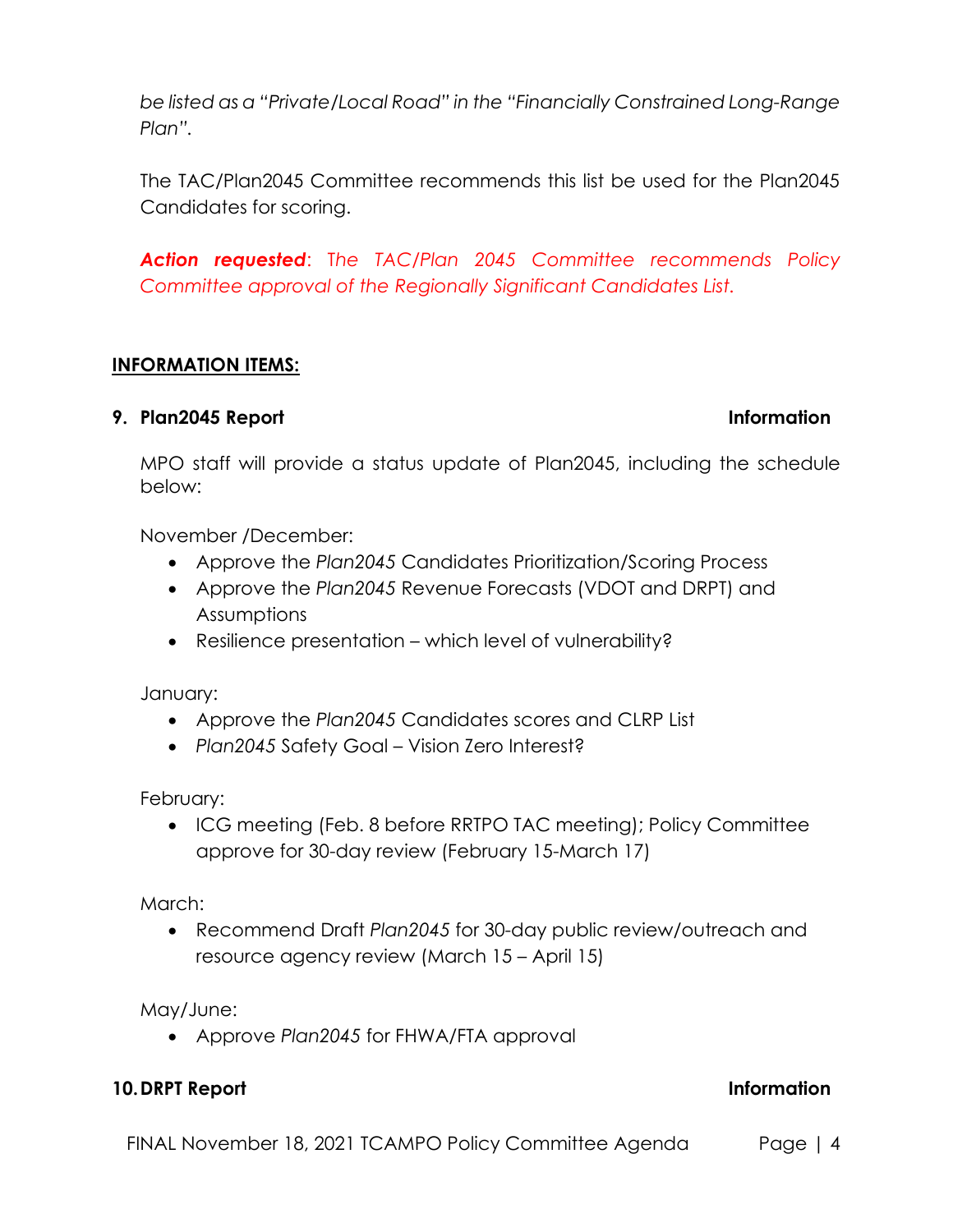### **11.VDOT Report Information**

# **12. Other Upcoming Topics: Information**

January:

- Approve the 2022 MPO Safety Target
- FY22 Accomplishments and Draft FY23 UWPWP Priorities

# **13. Other Business/Members Comments**

# **14.Next meeting: Thursday, December 9, 2021 (in person)**

# **15. Adjournment**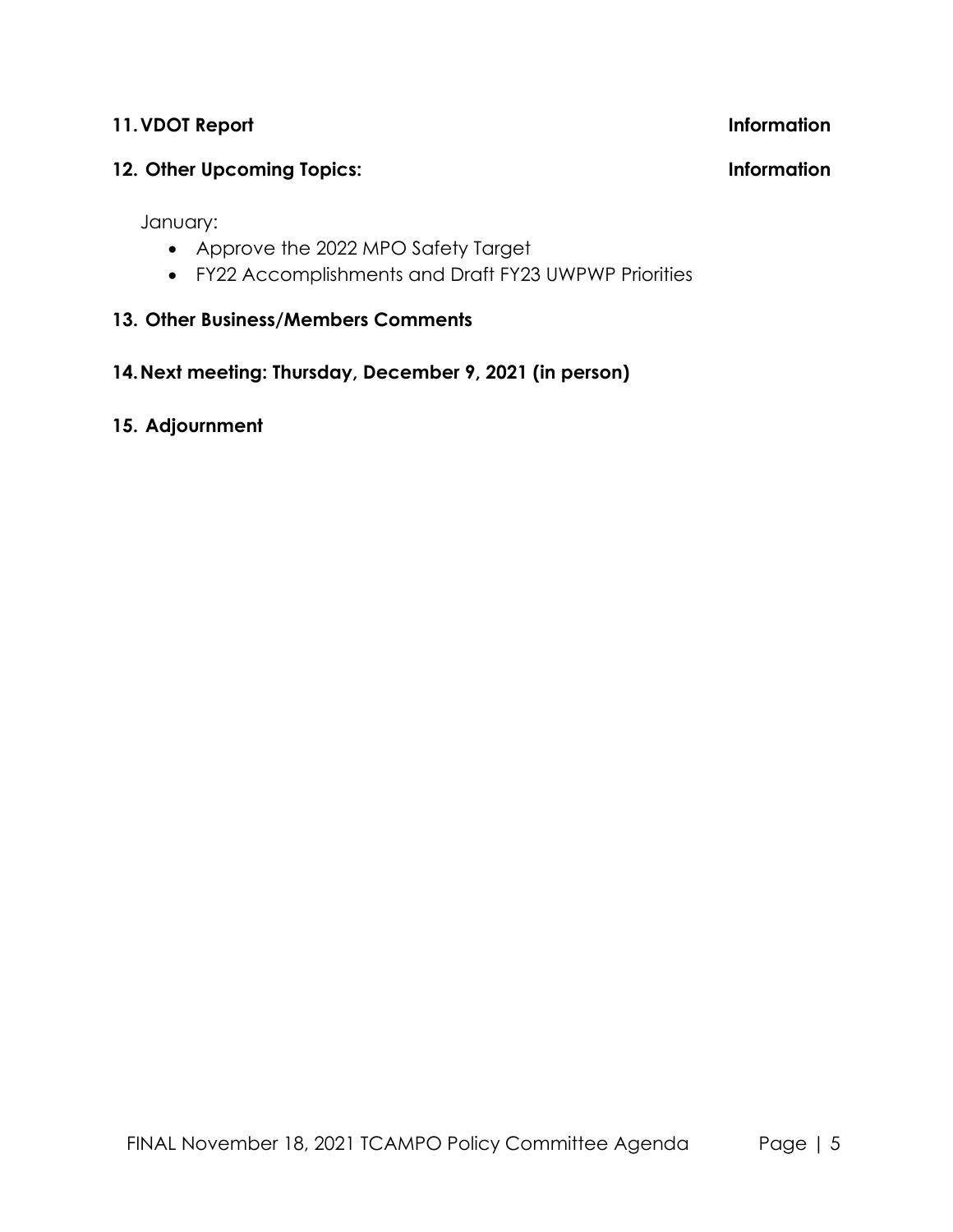### ATTACHMENT 1

# *TRI-CITIES AREA METROPOLITAN PLANNING ORGANIZATION POLICY COMMITTEE*

*DRAFT Meeting Minutes* Petersburg Multi-Modal Station 100 West Washington Street Petersburg, Virginia October 14, 2021 4:30 PM

#### Zoom Link:

<https://us02web.zoom.us/j/86019899833?pwd=L3N0azRvTnhoWkZ0di9TVFA5SjB3dz09>

Meeting Type: oAnnual o Regular oSpecial (Called)

#### **Members Invited:**

| <b>Chesterfield County</b>                 | Kevin Carroll                 |  |  |  |
|--------------------------------------------|-------------------------------|--|--|--|
| City of Colonial Heights                   | John Wood                     |  |  |  |
| Dinwiddie County                           | William Chavis, Chair         |  |  |  |
| City of Hopewell                           | Patience Bennett, Vice Chair  |  |  |  |
| City of Petersburg                         | <b>Samuel Parham</b>          |  |  |  |
| <b>Prince George County</b>                | T.J. Webb                     |  |  |  |
| For the Secretary of Transportation        | <b>Shane Mann</b>             |  |  |  |
| Petersburg Area Transit                    | <b>Charles Koonce</b>         |  |  |  |
| <b>Crater Planning District Commission</b> | Alec Brebner                  |  |  |  |
| <b>Members Absent:</b>                     |                               |  |  |  |
| City of Petersburg                         | <b>Samuel Parham</b>          |  |  |  |
| <b>Others Present:</b>                     |                               |  |  |  |
| <b>Crater Planning District Commission</b> | Ron Svejkovsky, MPO Secretary |  |  |  |
| <b>VDOT</b>                                | Todd Scheid (via Zoom)        |  |  |  |
| City of Hopewell                           | Johnnie Butler                |  |  |  |
| <b>Chesterfield County</b>                 | <b>Barb Smith</b>             |  |  |  |
| <b>DRPT</b>                                | Tiffany Dubinsky (via Zoom)   |  |  |  |
| <b>FOLAR</b>                               | <b>Wendy Austin</b>           |  |  |  |

#### **1. Call to order**

The meeting was called to order at 4:30. A quorum was present.

Roslyn Farms Corp. Nicholas Walker

#### **2. Public Comment Period**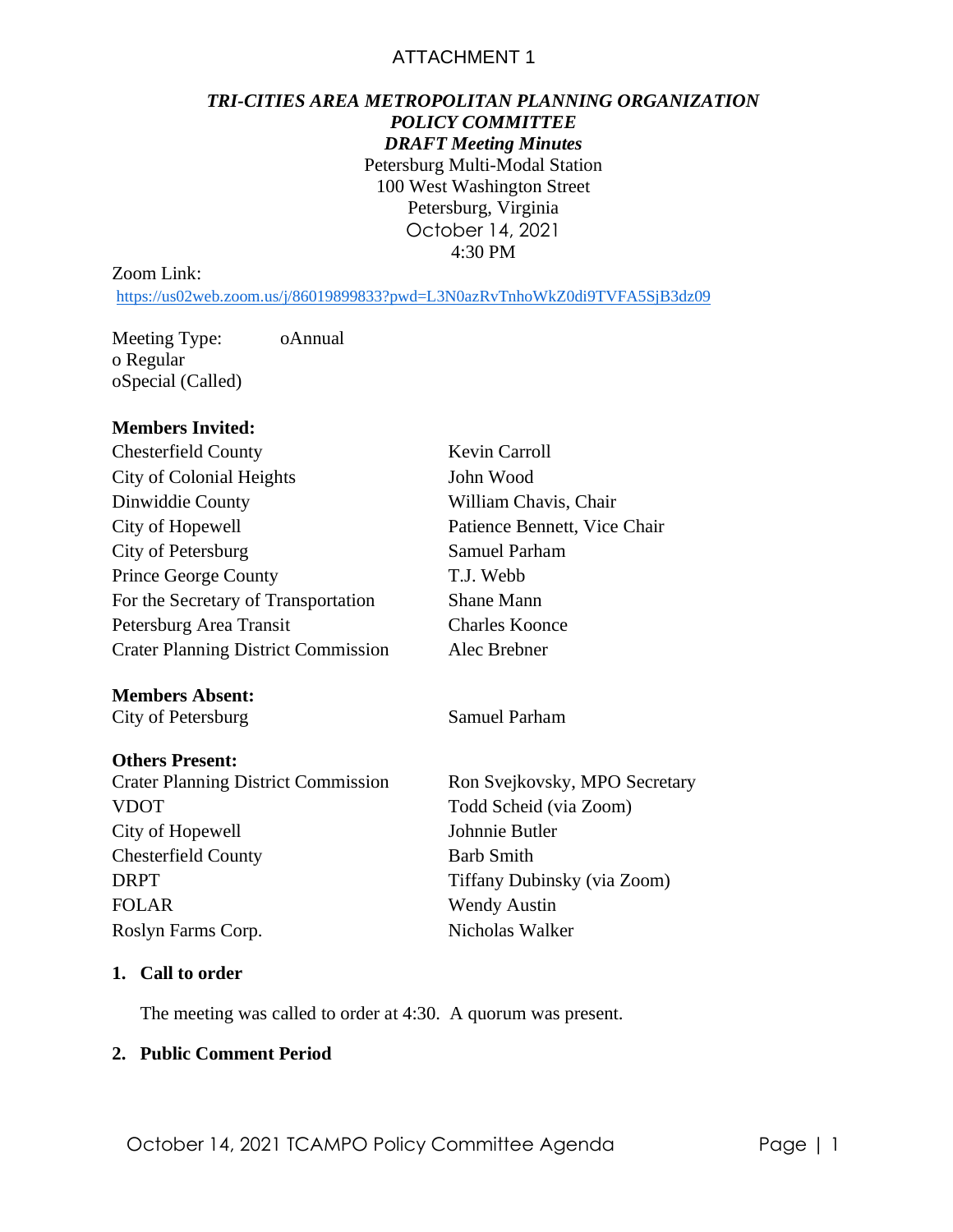No public comments were received or given.

#### **ACTION ITEMS:**

#### **3.** Approval of Agenda **Approved**

Mr. Webb moved, and Mr. Carroll seconded the motion to approve the agenda. The motion was approved unanimously

#### **4. Approval of minutes from September 9, 2021, meeting –** *Att. 1* **Approved**

Mr. Carroll moved, and Mr. Mann seconded the motion to approve the minutes of the September 9, 2019 meeeting. The motion was approved unanimously

#### **5.FY23-24 TAP Endorsement Resolution -** *Attachment 2* **Adopted**

Mr. Svejkovsky noted that at last month's meeting, any applications in an MPO area will need an MPO resolution of endorsement, so localities were asked to provide TA application information (project name, project description, estimated cost, and requested amount of TA funding) to MPO staff.

Mr. Svejkovsky added that the resolution approved last month included dollar amounts that have changed since the resolution was adopted. Therefore, VDOT has asked that the Policy Committee approve the resolution at today's meeting either without the dollar amounts or the new amounts (**Attachment 2**).

*Mr. Carroll moved, and Mr. Webb seconded the motion to approve the resolution list without dollar amounts. The motion was approved unanimously.*

#### **6.** *Plan2045 Vision, Goals, and Objectives – Attachment 3 Action*

Mr. Svejkovsky noted that earlier this year, MPO staff presented the results of the Vision, Goals and Objectives Survey. Based on a review of other MPO's goals and objectives (ex: MPO staff served on RRTPO's LRTP Committee; most of its goals and objectives are in Attachment 3) with the results of the survey, Attachment 3 is the TAC - recommended Goals and Objectives.

Mr. Svejkovsky also noted that the recent Transportation Problems and Issues survey found that the public concurs with the Vision as approved by the TAC/Plan2045 Committee: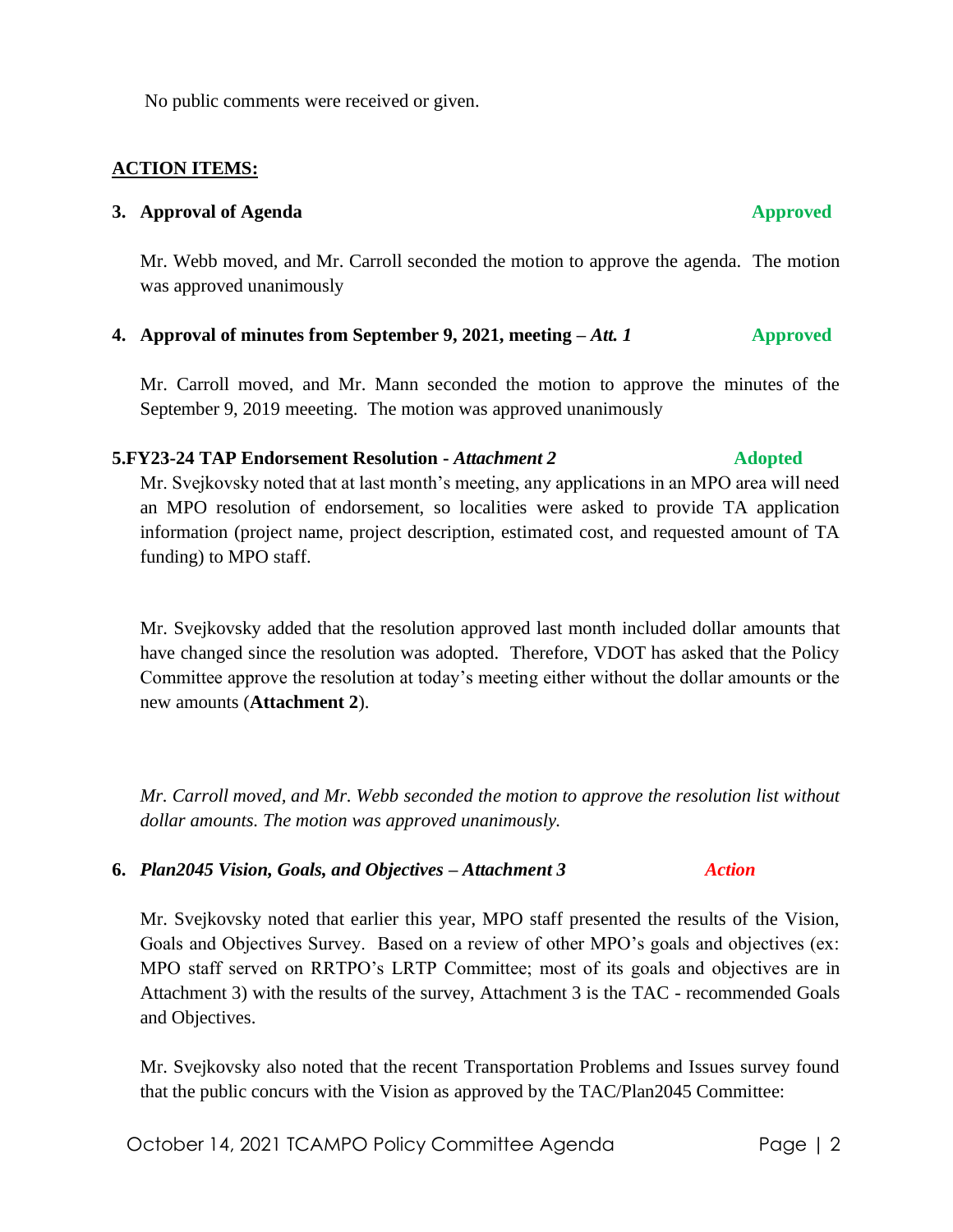*TCAMPO's Transportation Vision - Encourage a transportation system that equitably improves safety, economic vitality, and quality of life for people living and working in the Tri-Cities area.*

*Mr. Webb moved, and Mr., Caroll seconded the motion that the Policy Committee approve the Vision and the Goals and Objectives. The motion was approved unanimously.*

#### **7. Plan2045 Report Information**

Mr. Svejkovsky provided a status update of Plan2045, including the schedule below:

November /December:

- Approve the *Plan2045* Candidates Prioritization/Scoring Process
- Approve the *Plan2045* Revenue Forecasts (VDOT and DRPT) and Assumptions
- Resilience presentation which level of vulnerability?

January:

- Approve the *Plan2045* Candidates scores and CLRP List
- *Plan2045* Safety Goal Vision Zero Interest?

February:

• ICG meeting (Feb. 8 before RRTPO TAC meeting); Policy Committee approve for 30-day review (February 15-March 17)

#### March:

• Recommend Draft *Plan2045* for 30-day public review/outreach and resource agency review (March 15 – April 15)

May/June:

• Approve *Plan2045* for FHWA/FTA approval

# **8. DRPT Report Information** Ms. Dubinsky gave the DRPT report (attached to the minutes) **9. VDOT Report Information** Mr. Mann gave the VDOT report (attached to the minutes) **10. Other Upcoming Information**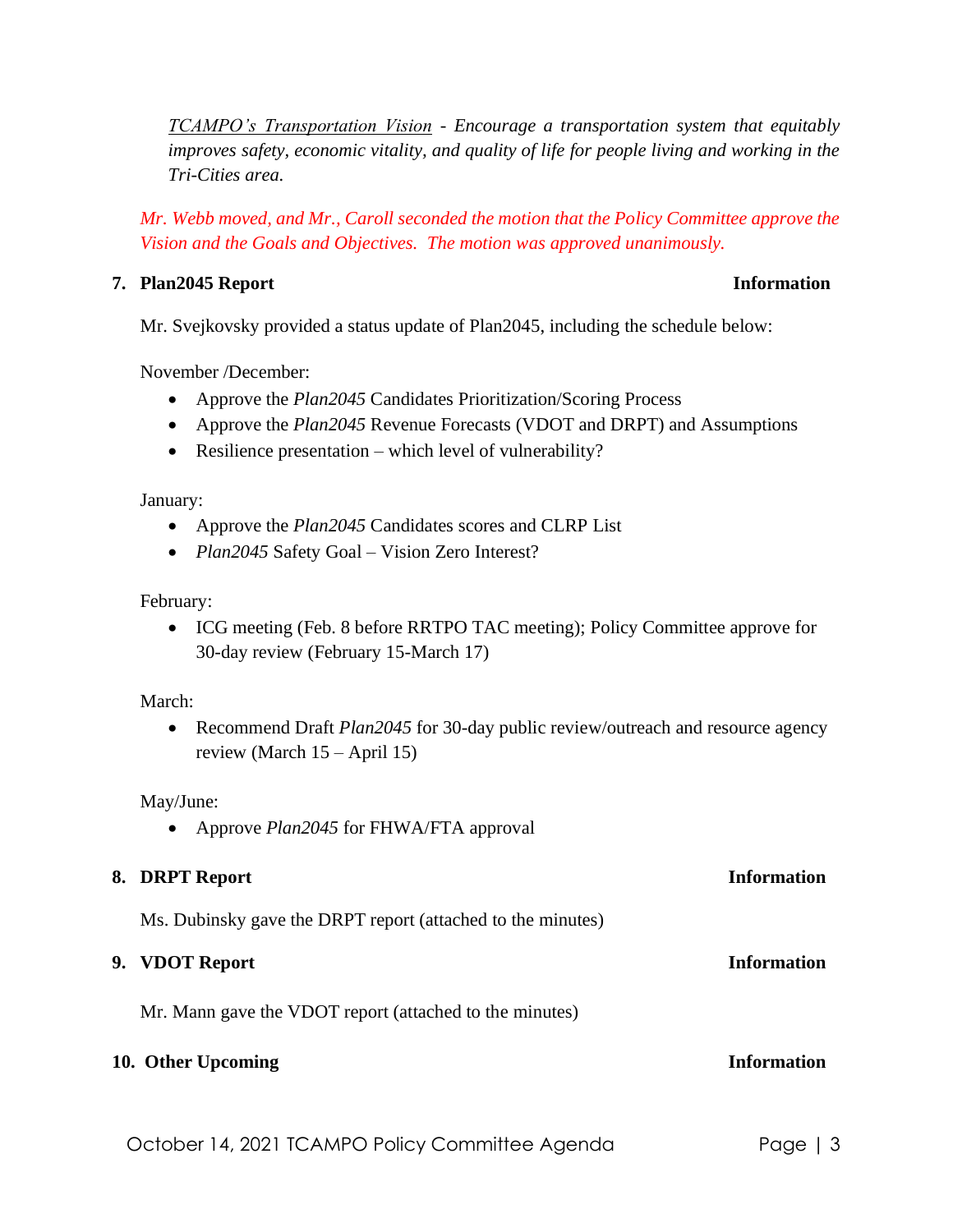Mr. Svejkovsky noted the upcoming agenda items:

November /December:

• Approve the 2022 MPO Safety Target

January:

• FY22 Accomplishments and Draft FY23 UWPWP Priorities

### **11. Other Business**

Mr. Nicholas and the Policy Committee members discussed the plans for their project near Rives Road and we need to be sure the roadway and the Rives Road interchange can handle the additional traffic. This development project is part of a joint Petersburg/prince George County economic development effort. Mr. Svejkovsky noted that a study/analysis was requested by the MPO made to VDOT as part of the FY22 UPWP effort, and MPO staff expects it to be a request in the upcoming FY23 UPWP effort, STARS, RAISE, etc. initiatives.

### **12. Adjournment**

The meeting was adjourned at 5:11 p.m. The next meeting will be held Thursday, November 18, 2021 (in person, note the special date!)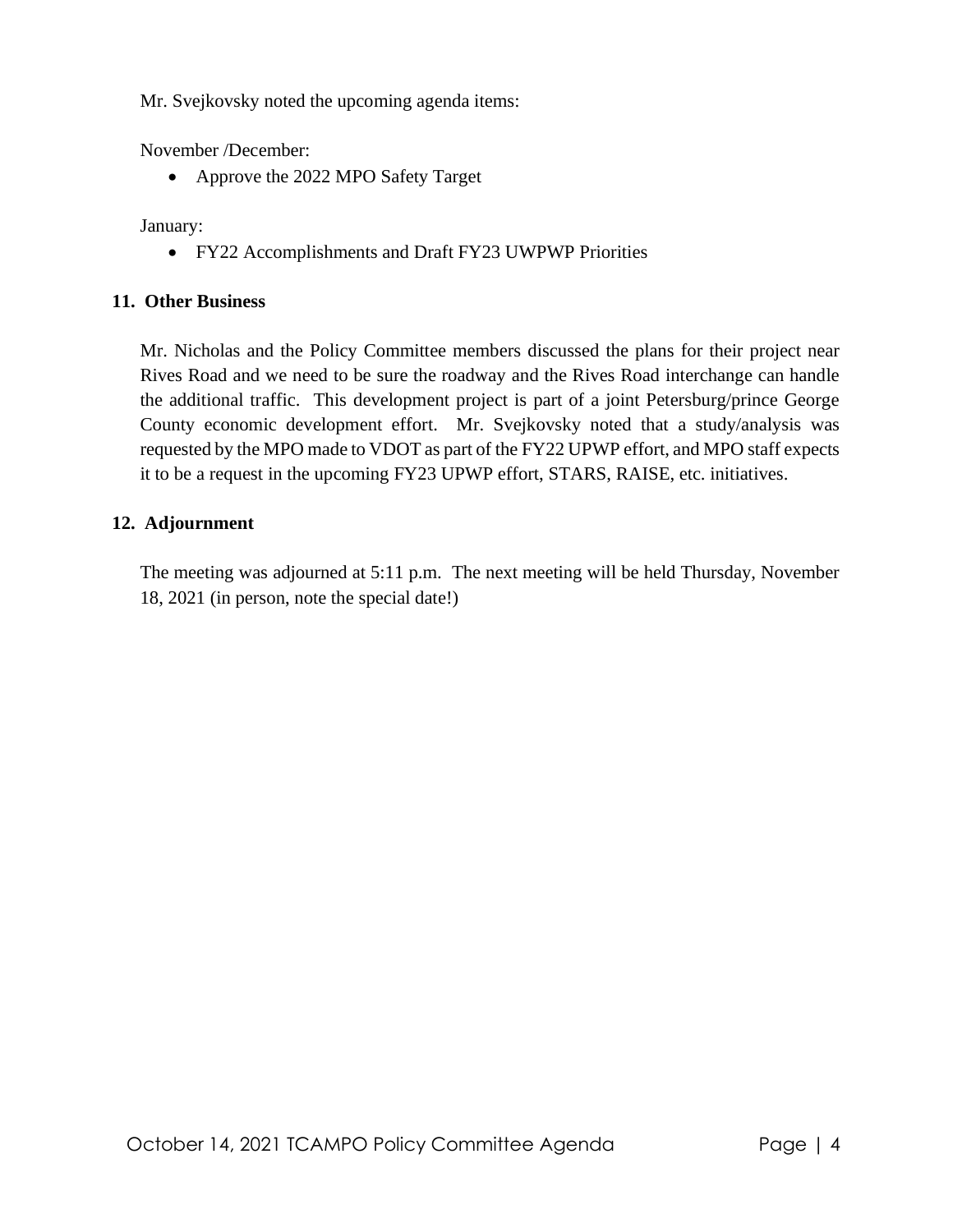

### **Transit Equity and Modernization Study**

- Baseline Conditions and Opportunities Assessment will be finalized in October.
- Four Technical Working Groups will be meeting for the first time in October with a total of four meetings scheduled between now and August 2022.
- The interim report is due to the General Assembly by December 2021 and final report by August 2022.
- Information on the study and its progress can be found at www.vatransitequity.com.

### **Transit Ridership Incentive Program**

- The Transit Ridership Incentive Program (TRIP) is a new statewide grant program dedicated to improving transit's regional connectivity in urban areas with a population in excess of 100,000 and reducing barriers to transit use by supporting low income and zero fare programming.
- Applications closed on September 17, 2021 with three Regional Connectivity projects and 10 Zero Fare projects for a total request of \$13,400,955.
- Review and scoring of applications underway with tentative CTB presentation of draft recommendations in late October.
- Additional information is available on DRPT's webpage at: http://www.drpt.virginia.gov/transit/triptransit-ridership-incentive-program/

#### **Virginia Passenger Rail Authority**

- Expanded rail service from Richmond to the Northeast Corridor launched on September 27, 2021, with the return of Route 51 to service.
- Amtrak Northeast Regional Route 51 will now offer early morning service originating from Main Street Station and is the first expansion of service under the Transforming Rail in Virginia program.
- Additional information on VPRA can be found at: http://vpra.virginia.gov/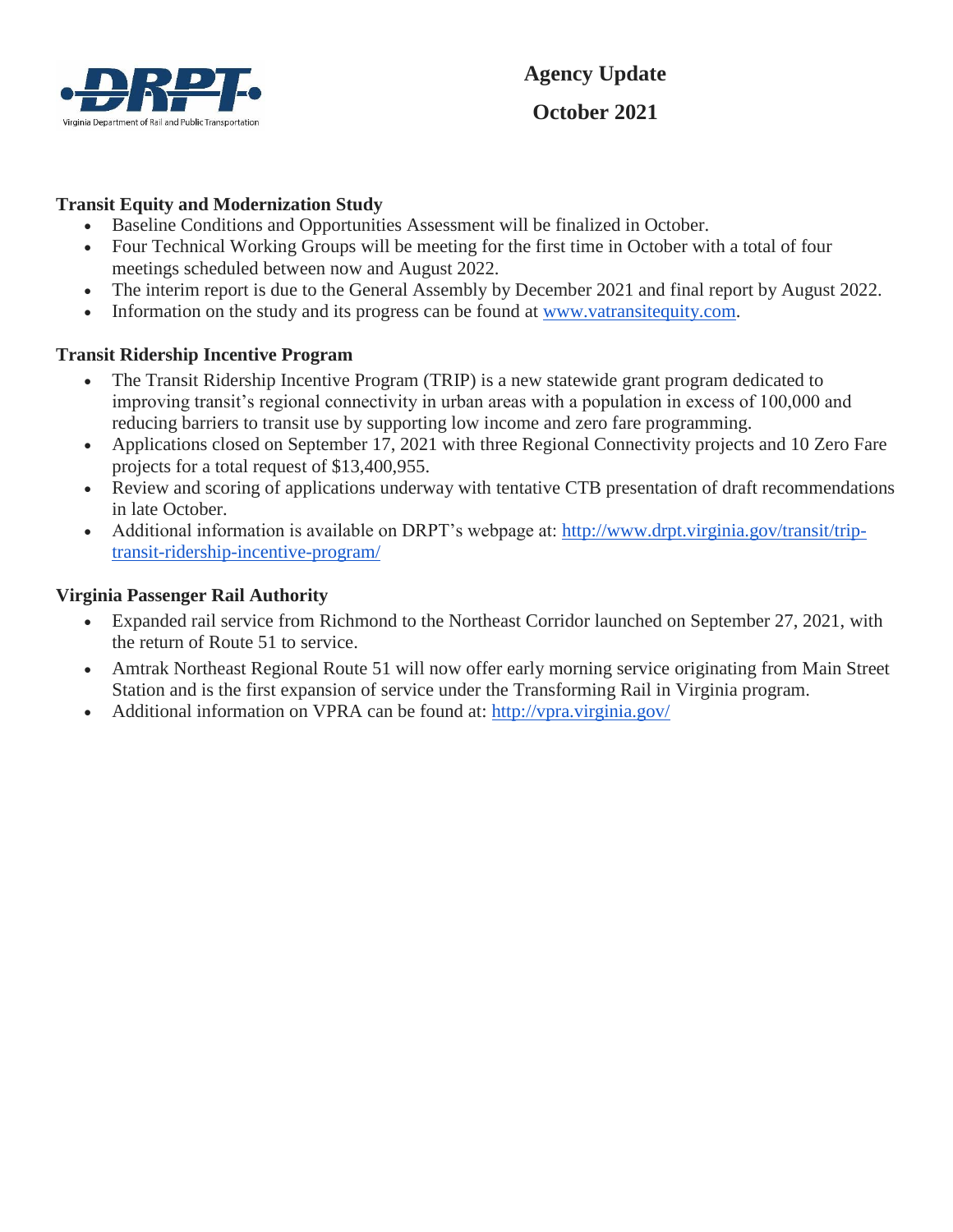

#### **CTB – September 2021 Meeting Update**

- [Workshop Presentations](about:blank)
	- o Sustainability for Virginia
	- o Maintenance and Operations Comprehensive Review
	- $\circ$  Policy for the Development of VTrans Long-term Risk & Opportunity Register
	- o Project Pipeline
	- o Interstate Operations and Enhancement Program (IOEP)
	- o Transportation Revenues and Opportunities
- **[Action Meeting](about:blank)** 
	- o Approval of the FY22 Interstate Operations and Enhancement Program (IOEP) Funding Scenario
		- Projects added to FY22-27 SYIP

#### **CTB – Next Meeting:** (VDOT Auditorium)

- Workshop Meeting on October 19<sup>th</sup> at 10:00am
- Action Meeting on October 20<sup>th</sup> at 9:00am

#### **[Local Programs Workshop](about:blank)**

- VDOT's Local Assistance Division will host the 2021 Local Programs Workshop on Oct. 26-28 at the Norfolk Marriott Waterside
	- o Click link above for information and to register
	- o SMART SCALE Portal and Pre-Scoping Workshop Demo

#### **SMART SCALE – Round 5 (FY22 – FY27 SYIP)**

- Round 5 will begin early 2022
- VDOT is beginning to work with local staff on application development

#### **Fall Line Trail**

- VDOT presented the most recent cost estimates at the last [CVTA meeting](about:blank) on September 24<sup>th</sup>
- CTB approved allocation of \$5M for Fall Line Trail pre-scoping and preliminary engineering efforts

#### **Upcoming Public Hearings/Citizen Information Meetings**

● There are currently no Public Hearings or Willingness to Hold Public Hearings in the Tri-Cities MPO study area.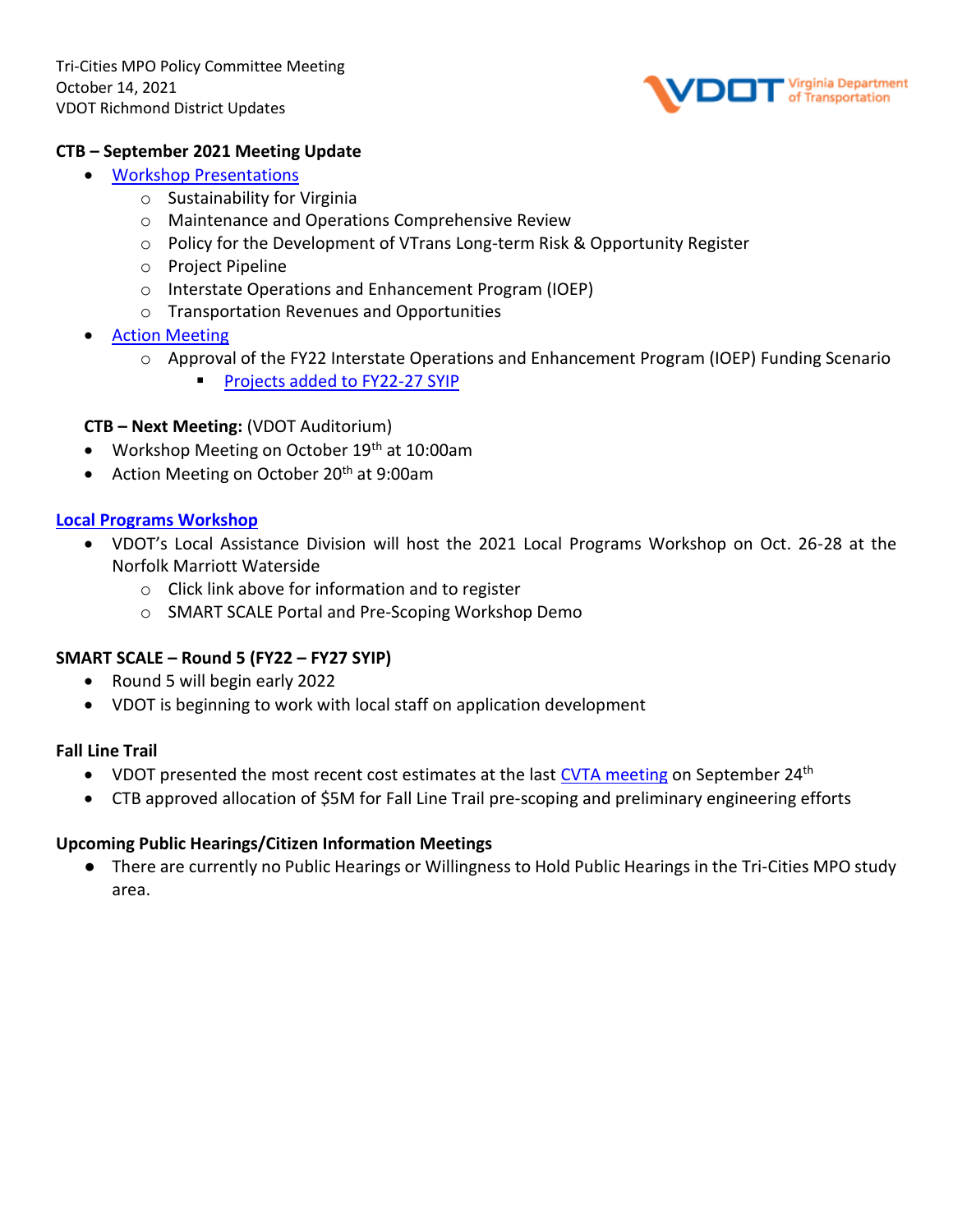1

### **Tri-Cities MPO**

Miscellaneous Projects

| <b>UPC NO</b>                |                     |                                                                | 117864 SCOPE        | Other                                |                  |                                 |         |          |  |  |
|------------------------------|---------------------|----------------------------------------------------------------|---------------------|--------------------------------------|------------------|---------------------------------|---------|----------|--|--|
| <b>SYSTEM</b>                |                     | Miscellaneous                                                  | <b>JURISDICTION</b> | Multi-jurisdictional: Tri-Cities MPO |                  | <b>INFO</b><br><b>OVERSIGHT</b> |         |          |  |  |
| <b>PROJECT</b>               |                     | <b>RSTP SUPPLEMENT FOR MPO PLANNING STAFF SALARIES -- FY22</b> |                     |                                      |                  | <b>ADMIN BY</b>                 | Locally |          |  |  |
| <b>DESCRIPTION</b>           |                     |                                                                |                     |                                      |                  |                                 |         |          |  |  |
|                              |                     | PROGRAM NOTE TIP AMD - add \$32,000 (RSTP) FFY22.              |                     |                                      |                  |                                 |         |          |  |  |
| <b>ROUTE/STREET</b>          |                     | VARIOUS (9999)                                                 |                     |                                      |                  | <b>TOTAL COST</b>               |         | \$45,000 |  |  |
|                              | <b>IFUND SOURCE</b> |                                                                | <b>IMATCH</b>       | FY <sub>21</sub>                     | FY <sub>22</sub> | FY <sub>23</sub>                | IFY24   |          |  |  |
| <b>IPE</b><br>Federal - RSTP |                     |                                                                | \$8,000             | \$0                                  | \$32,000         | \$0                             |         | \$0      |  |  |

Federal funds include the use of soft match supported by approved toll credits unless otherwise indicated and/or matching funds are shown in the "Match" column. Non-federal fund sources are as noted in the "Program Note" and shown in the "Match" column, when applicable.